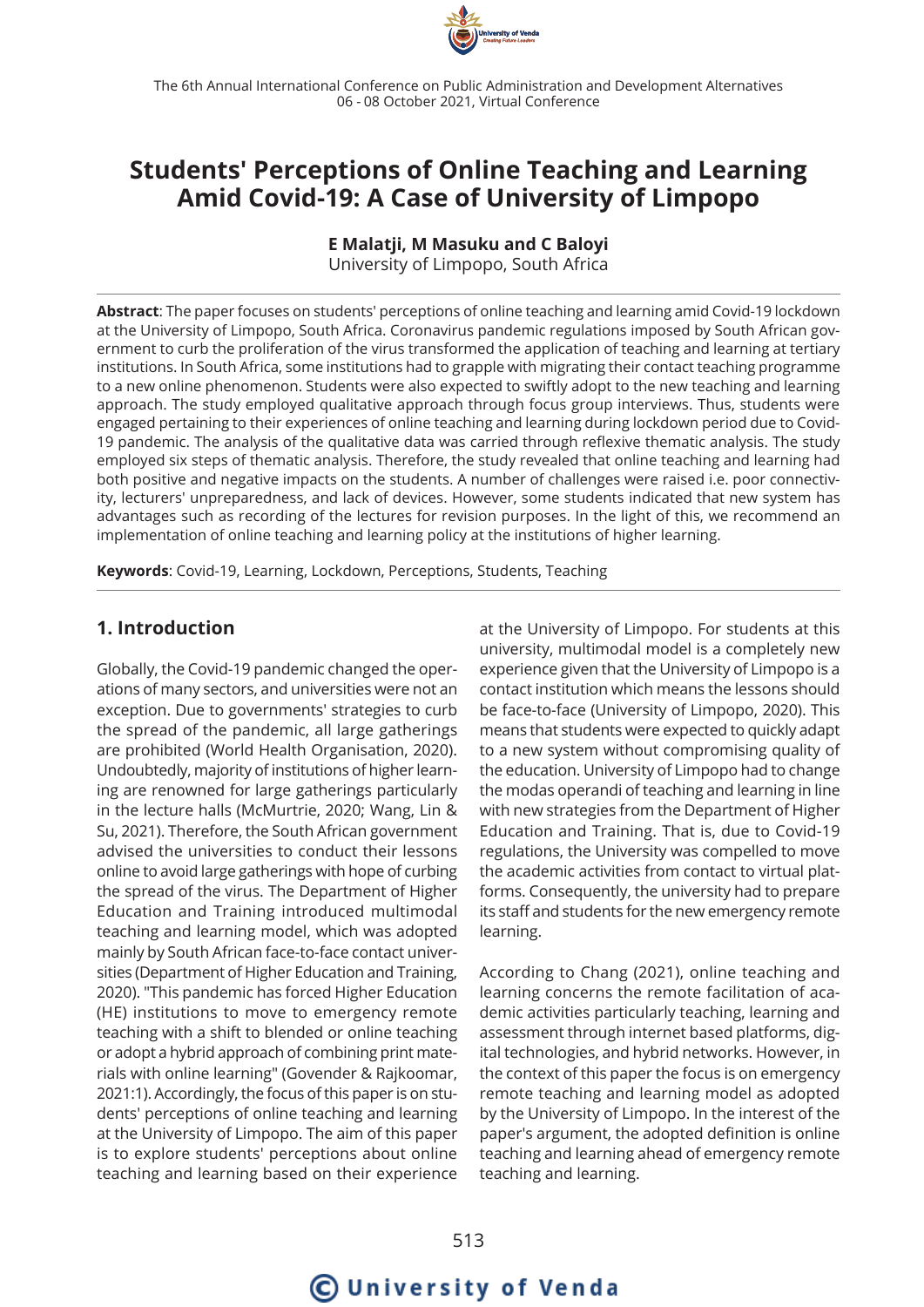

The Department of Higher Education and Training recommends that universities had to support students with all necessary resources for the purposes of virtual sessions (DHET, 2020). Accordingly, the university was expected to give students data bundles and laptops. This process of distributing the laptops was sophisticated as the University of Limpopo had to ensure that it complies with Covid-19 protocol as gazetted by the government. As such the distribution of laptops had to avoid large gatherings, and observe physical distance. The process was swiftly concluded, however, some students expressed dissatisfaction regarding the distribution of these resources. The major conundrum was that some students did not receive the laptops on time, and the allocation of data was cumbersome. These challenges were a hindrance towards multimodal teaching and learning model. On the other hand, the lecturers had to undergo training to enable them to facilitate lectures on the digital platforms. Accordingly, the University organised Blackboard training for all lecturers. Nonetheless, the university gave the lecturers cart blanch to use other platforms for the purposes of teaching and learning i.e. Facebook, WhatsApp, Zoom, Microsoft Teams and Google meet. The perceptions of the selected students were gathered through virtual focus group interviews. The argument in this paper explicates how students perceive the multimodal teaching and learning. We therefore point out specific facets in this matter: ability of students to use digital platforms for teaching and learning; the convenience of online teaching and learning; fairness of the online assessment; effectiveness of digital platforms for learning purposes and professionalism of the lecturers to conduct online sessions. These key factors guide the main argument in this research.

## **2. Literature Review**

The literature in this paper is informed by the global practices of distance teaching and learning model, blended teaching as well, and as emergency remote teaching and learning.

## **2.1 Overview of Teaching and Learning**

According to Biggs (2012) and Qais (2015), teaching is a multifaceted approach of facilitating lifelong learning among students. Furthermore, Qais (2015:62) posits that, "Teaching also refers to the presentation of knowledge and demonstration of ability or skills". On the other hand, Dannis (2008) states that teaching is a process in which information is processed, stored and produced in the existing body of knowledge. Meanwhile, learning concerns that process in which students acquire knowledge and skills from a pedagogical perspective. According to Qais (2015) and Northedge (2003), learning is a metamorphosis in which students engage new learning based on their personal backgrounds and experiences. To some extent, learning is socially constructed. Learning should take place in a community-orientated environment (Knight, 2001). Moreover, Qais (2015:62) enunciates that "Learning is acquiring facts, skills, and methods that can be retained and used when necessary".

## **2.2 Discourse of Online Teaching and Learning**

This trend of distance learning is not common within the majority of institutions of higher learning in South Africa. However, in some parts of the world, online teaching and learning model is well documented. In a war-torn Afghanistan, education had to be carried out online to protect learners and students from violence in the streets (Hodges, Moore, Lockee, Trust & Bond, 2020). It has been reported that female students were targeted by a group of rebels in Afghanistan, therefore, their lessons were conducted online. In some instances, students would access the lessons via community radio stations (Hodges et al., 2020; Bao, 2020). Similarly, in Indonesia online teaching and learning was prioritised for the purposes of reaching out to students who were unable to access their institutions (Osman, 2020; Mahler, 2021). Based on the reports from these countries students benefited a lot from online sessions. The major benefit was that all students would get to access the lessons online (Govender & Rajkoomar, 2021; Mankki, 2021). The advantage of this kind of sessions is that students have an opportunity to revisit the recordings.

Accordingly, the benefits of multimodal teaching and learning model should not be limited to its convenience (DHET, 2020; Hildebrand, 2017). Contrastingly, Hodges et al. (2020:3) highlight that "online learning carries a stigma of being lower quality than face-toface learning, despite research showing otherwise." The challenges of online teaching and learning are well-documented particularly lack of infrastructure and resources for students (Donitsa-Schmidt & Ramot, 2020). Students are adversely affected by poor internet connectivity. Furthermore, in this paper we argue that the interest of students should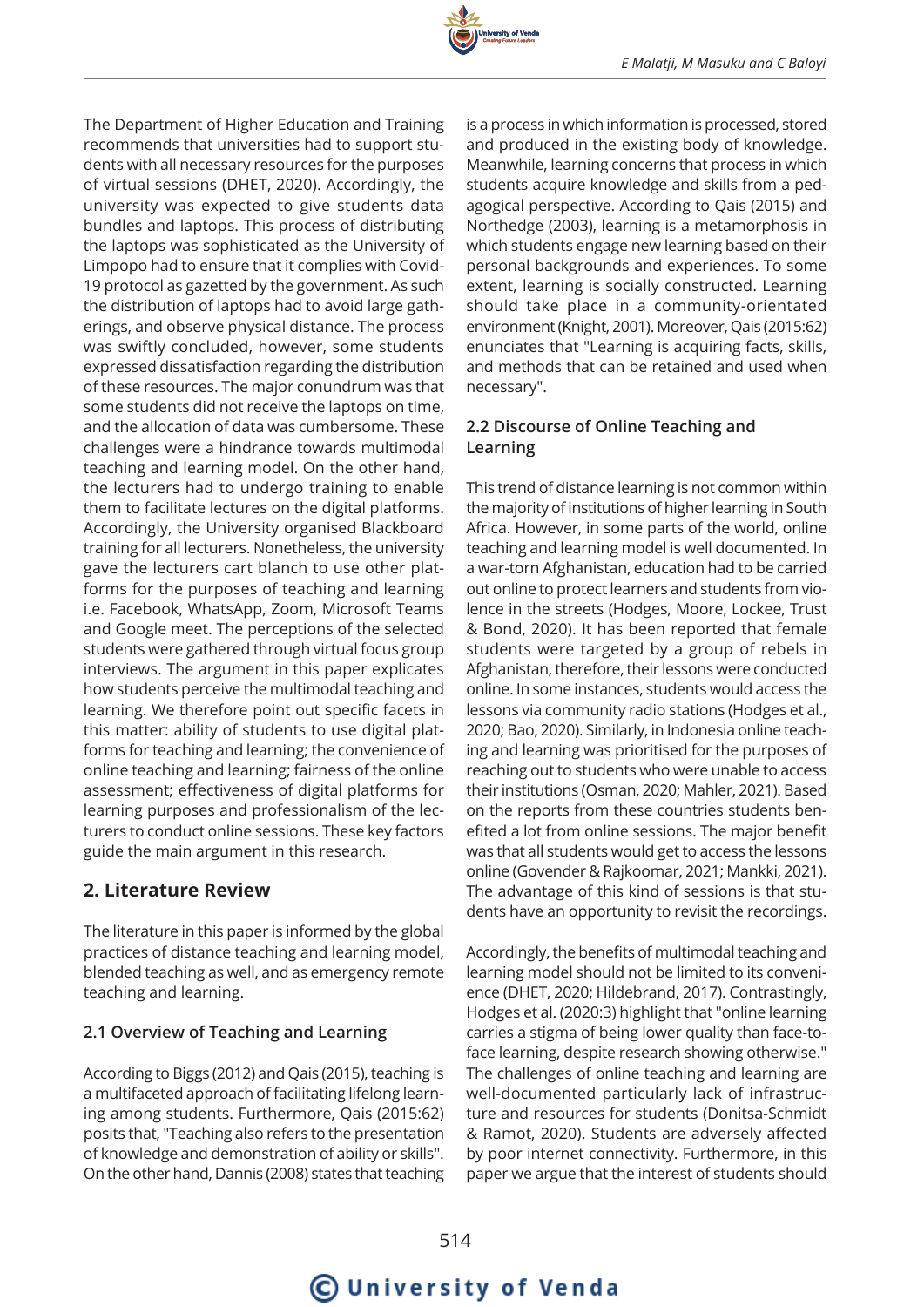

be a priority. In South Africa, the University of South Africa (UNISA) is known for carrying most of its lessons online (University of South Africa, 2021). UNISA provides open distance teaching and learning for all students. In some instances, the lecturers would record the sessions and upload them on a digital platform. This practice has been augmented due to Covid-19 regulations. Currently, UNISA is administrating the examinations on the online platforms (UNISA, 2021). Nevertheless, this institution is known for poor throughput rate. Between 2015 and 2019, UNISA's throughput rate has been below 16%. According to the reports from the Department of Higher and Training, the multimodal teaching and learning system is effective as the students' performance has improved (DHET, 2020). As much as distance learning has immensely improved the academic performance of students, the quality should be scrutinised.

According to Tannert and Groschner (2021) and Erarslan (2021), students prefer distance learning because of its convenience. Students do not mind to attend the lectures based on their availability (Cutri & Mena, 2020). Thus, they are managing their time and workload for different modules. Also, online teaching and learning model is imperative for self-study (Ackermann, 2021; Ceallaigh, 2021). Undoubtedly, self-study is one of the fundamental aspects of lifelong learning. On the other hand, some scholars suggest that distance learning is effective because enables lecturers to introduce new assessment models. According to Carrilo and Flores (2020:12), "key issues in the design of effective online learning environments included an accurate pedagogical approach, relevant and authentic assignments, and appropriate tools and technology". Assessment models such as self-assessment, peer review and peer assessment are ideal for students during distance learning. Moreover, the convenience of online teaching and learning model should not adversely affect the quality of education (Thomas & Bryson, 2020; Bryson & Andres, 2020). International experts suggest that students would prefer to learn online to improve their chances of receiving a higher grade. Covid-19 unceremoniously disrupted the 2020 academic in almost all 26 universities in South Africa (DHET, 2020).

### **2.3 Readiness of Students for Online Teaching and Learning**

Accordingly, some universities were not ready to immediately migrate from contact teaching and learning to the multimodal teaching and learning. Seemingly, some students were not ready for the new normal (Ng, 2021; Marji, Sudjimat, Sugandi & Nurhadi, 2020). Most of the students were worried about their future. The resumption of the academic activities albeit online left some students in bewilderment. Some students did not have capacity to immediately start learning online due to various challenges (Shaaban, 2021; Nazari & Seyri, 2021). To some extent, students were not well capacitated to attend their sessions online (Moorhouse, 2020).

## **3. Theoretical Framework**

Theoretical framework compounds critical aspects of a study, which is imperative in knowledge production. The theory serves as a lens which magnifies a specific discourse. Thus, this paper adopts Socialconnectedness and Cognitive Connectedness Schema (SCCS) theory developed by Marie Sontag in 2009 (Sontag, 2009). The purpose of this theory is to cover a lacuna that is created by evolving approaches to teaching and learning model. According to Sontag (2009), it is cardinal to use a new lens when critiquing new platforms for learning. Sontag (2009) posits that students should be exposed to technologically oriented learning to cover the gap. Whether the institution adopts mobile learning, blended learning, or emergency remote teaching and learning it is fundamental to employ new theories to enhance high premium teaching and learning (Hehir, Zeller, Luckhurst & Chandler, 2021). Therefore, this paper is aligned with SCCS theory to explicate the fundamental aspects of the argument. It is worth noting that students are at the forefront of this paper. And the theory extrapolates the significance of online learning model for the students.

Moreover, this concept of SCCS is multifaceted as it links the use of technology for learning purposes which emphases "connectedness" and the actual learning "social cognitive". We appreciate that students are exposed to modern technologies. The age of group of the current students is overwhelmingly exposed to technology and internet. Accordingly, the use of technology and internet to engage and teach this group of students is commendable. Sontag (2009) postulates that students should be allowed to connect with their studies through hybrid systems. And Sontag (2009) elucidates that students' social background of using social media and other digital platforms should be complemented with new theories. Students should be allowed to create their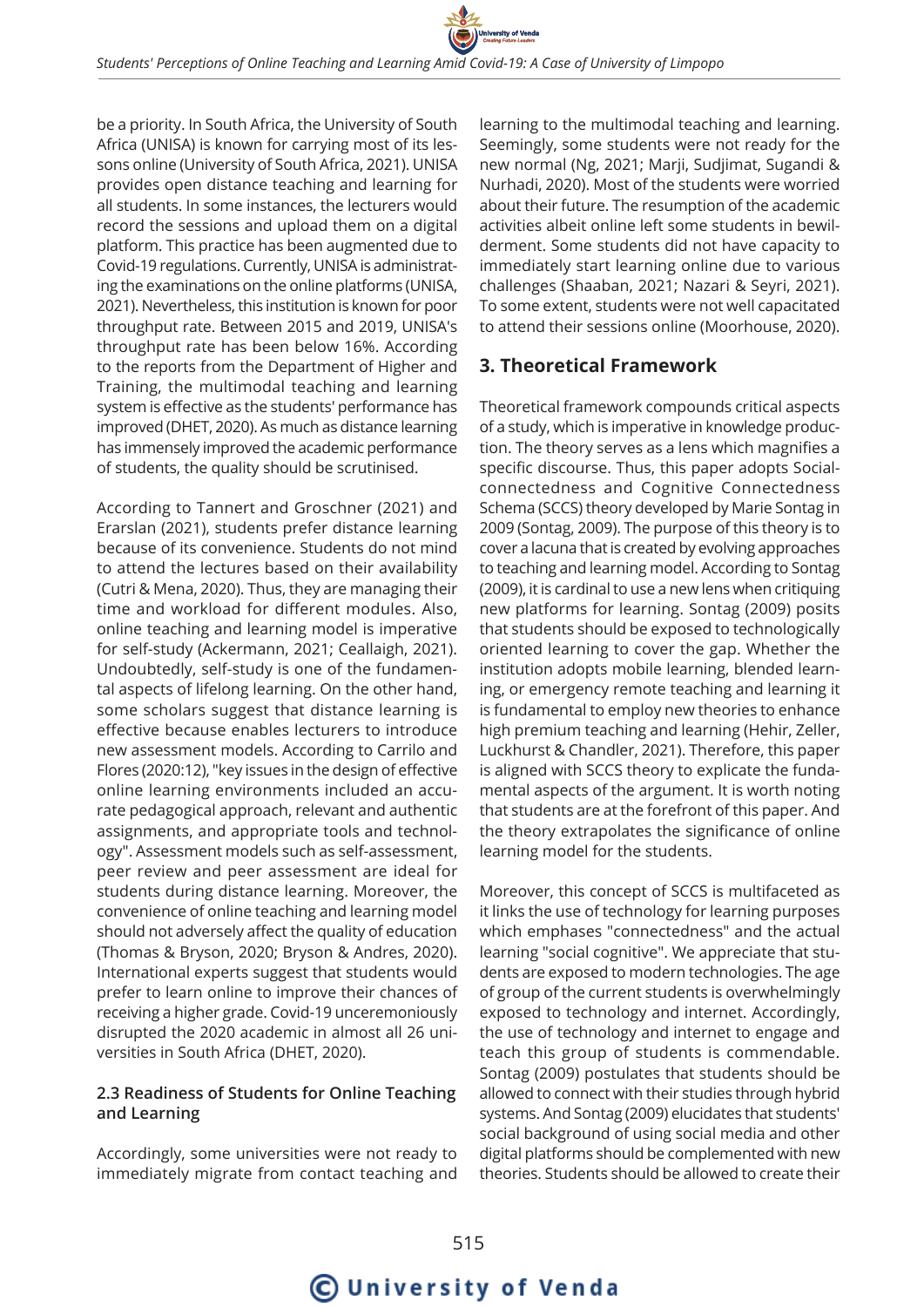

own networks through online teaching and learning. In the context of this paper, the background of students is important because some of students at the University of Limpopo were not exposed to before the adoption of multimodal teaching and learning model. This theory enables us to magnify this phenomenon. Undoubtedly, SCCS is apt for the purposes of engaging the gathered information in this study.

## **4. Research Design and Methodology**

In this paper, exploratory design was used as an overall plan for the study. Bitsch (2005) and Du Plooy (2009) define exploratory research design as a critical blueprint for the purposes of exploring a phenomenon. Accordingly, this design is apt in this study because we explore students' perceptions of online teaching and learning amid Covid-19 pandemic. This design enabled the study to explore students' perceptions about online teaching and learning which included; the effectiveness of online teaching and learning; the challenges of online education among students; the preparedness of lecturers; the benefits of the system and fairness of online assessments. These key themes informed the manner in which we gathered data from suitable participants.

The method used in this paper is qualitative in nature, which is consolidated by our discussion about sampling, data collection and analysis. This method entails that the researcher should study a phenomenon with a purpose to examine it without any augmentation. In the interest of this research, qualitative research strand was employed to collect information from the selected students. Accordingly, these students were part of the virtual focus group interviews. Furthermore, this method guided how we engaged the population and sampling procedure, data collection method, data analysis and ethical considerations. These approaches are discussed in the following sub-sections.

## **4.1 Population and Sampling**

The sampling procedure in this study was not sophisticated because researchers had sufficient knowledge about the ideal subject. Since the focus was on the university students, we used purposive sampling technique within non-probability sampling method. This sampling technique enables the researchers to select the participants based on their experience, knowledge about the subject and their eagerness to take part in the study. Therefore, this sampling technique was employed to select the willing participants among students at the University of Limpopo. The first focus group had five participants, subsequently, the one consisted of four participants. And the third group was made up of six, lastly the fourth group comprised five members. In total, 20 participants took part in this study.

## **4.2 Collection of Data**

For this study, data were collected through focus group interviews. Four focus groups were administered for the purposes of gathering pertinent information about students' perceptions concerning online teaching and learning amid Covid-19 regulations. This data collection tool was employed to engage students about their perception pertaining to online teaching and learning. The focus group set up enabled students to express their different views (Nilsen, Sletvold & Olsen, 2020). The focus group interviews were moderated by the authors of this paper. Unlike, the traditional focus group interviews, in this case the group interviews were administered virtually through different virtual platforms, i.e. Zoom, Microsoft teams, and Google meet to administer the sessions.

The process of collecting data through focus group interviews was not conducted in a vacuum. Thus, drafted key questions based on the aim of the study were used as a guide. The following key questions were derived from the aim of this study:

- a. Students' familiarity with online teaching and learning;
- b. Effectiveness of the online teaching and learning platforms;
- c. The challenges of online teaching and learning for students;
- d. Students' experiences of internet connectivity during online sessions;
- e. The fairness of online assessments;
- f. The impact of online teaching and learning on the quality teaching, learning and assessment;
- g. The level of professionalism in the online teaching and learning activities.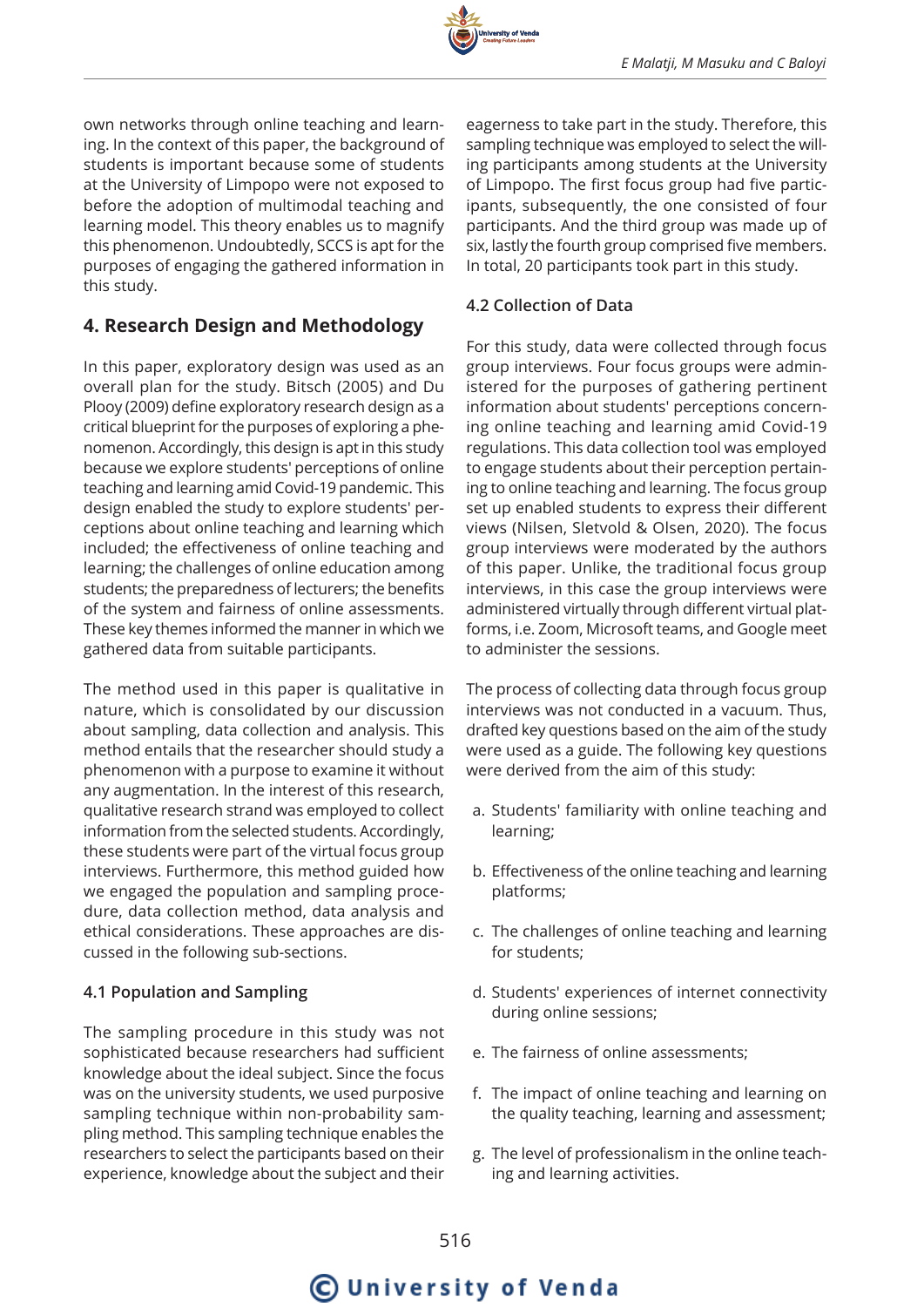These key factors guide the crux of the matter in our argument. Students provided their responses based on these key issues. Therefore, the themes that were deducted in this paper were generated from the questions that we posed to students.

## **4.3 Analysis of Data**

Data analysis is the imperative way of deducing meaning from the raw data (Bryman, 2004). In this paper, thematic content analysis was adopted as the key method of analysis the qualitative data. Six steps of conducting thematic analysis as outlined by Braun and Clarke (2006) have been adopted for paper. These steps include familiarising yourself with data, generating initial codes, searching for themes, reviewing themes, defining and naming the themes and producing report.

## **4.4 Ethical Considerations**

As far as ethical considerations are concerned, approached all participants were approached with explicit explanation about the study. Thus, researchers requested the consent of the participants to participate in the virtual focus groups. Additionally, we informed the participants that their identity will be sealed in the final report of the investigation. Also, their right to withdraw their participation was promised during the focus group sessions. Confidentiality and anonymity of the participants was taken into consideration throughout the study.

## **5. Results and Discussion**

The analysed data below has been divided into themes based on the thematic analysis conducted for the study. The generated themes were guided by the aim of the study and the data itself.

## **5.1 Theme: Students' familiarity with online teaching and learning**

Students who took part in the virtual focus group interviews provided different perceptions about familiarity of online teaching and learning. One participant pointed out that online teaching and learning model is new for them. However, the participant elucidated that they had to adapt to new system of learning. Also, the respondent posited that online teaching and learning is effective. On the other hand, some students stated that online teaching and learning is not easy for them, and

further said they would prefer to revert to face-toface learning in the future. The following responses were extracted from the data:

*[A1] Not familiar. It's a new thing, I had to adapt to learn, to adapt but it works and effective, looking at the situation of the country, the goal is to stop the spread of the Covid-19. I will become familiar with time because it seems like this pandemic will be with us for too long.*

*[A2] No, it is something that I did not expect, and I had to force myself to adapt, and would still go back to traditional face-to-face learning if I am given a chance.*

This finding is supported by Almendingen, Morseth, Gjolstad, Brevik and Torris (2021) who found that students felt that learning outcomes would be harder to achieve due to the sudden shift to online education.

## **5.2 Theme: Effectiveness of the online teaching and learning platforms**

Students have contrasting views about the effectiveness of the online teaching and learning platforms. On one hand, some students mentioned that online teaching and learning platforms are easy to manage. Additionally, they reckon there is no need for the university to revert to physical teaching and learning model. Some of them believe that Blackboard and Google meet are convenient platforms for learning as the sessions are always recorded. On the other hand, some students are not content with online teaching and learning model. They also indicate that some lecturers are struggling to use Blackboard for the purposes of teaching. Moreover, one of them stated that online teaching and learning model does not stimulate proper teaching and learning. The student also stated that sometimes students do not study for the tests because the assessments are administered online which allows them cheat. These are some of the responses from the participants:

*[A1] Sometimes the lecturer may attempt to upload the recorded lesson and it doesn't successfully upload and students cannot the access the material.*

*[C1] Well, personally I don't think there are any benefits, because with online learning, we are not really learning, we are not learning anything,*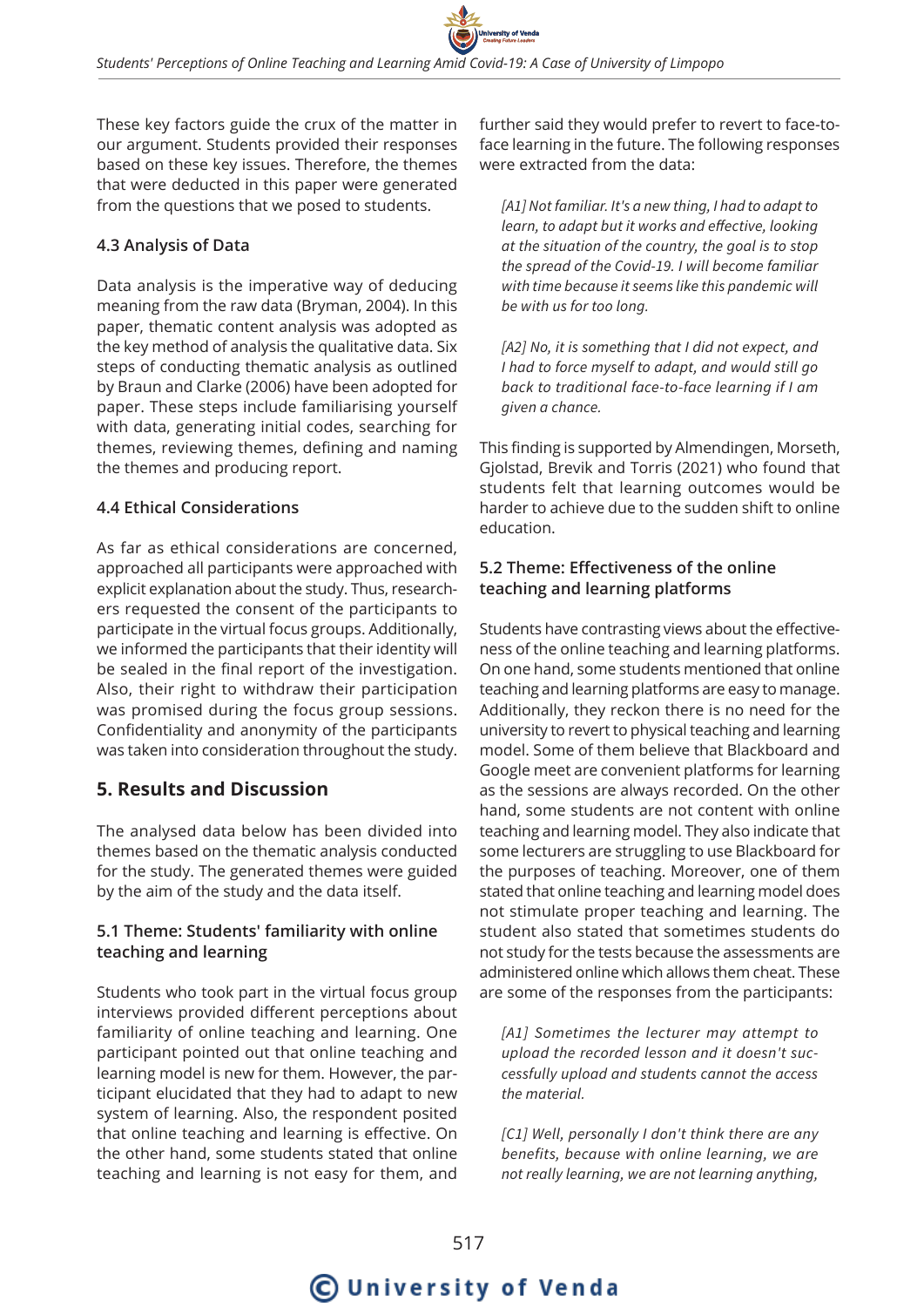*we receive information, and nobody explains it thoroughly. During online tests, we copy answers from textbooks for the sake of progressing, and it doesn't benefit the students, yes it does benefit the institution in resuming with academic activities.*

This finding correlate with what has been discovered by Coman, Tiru, Stanciu and Bularca (2020) who established that some universities were not ready for online learning. Consequently, most institutions were faced technical challenges, followed by academics' lack of technical skills and their teaching style was not appropriately adapted to the online environment.

### **5.3 Theme: The challenges of online teaching and learning for students**

Students highlighted the challenges that adversely affect online teaching and learning. And most of the challenges are related to lack of infrastructure i.e. internet connectivity and data bundles. Students who participated in this research elucidated that connectivity is one of the main problems for online learning. Some reiterated that lecturers were not ready to migrate from face-to-face teaching to online teaching and learning. They also mentioned that students do not study due to online teaching and learning. Additionally, some students claimed that lecturers struggle to conduct the sessions on the digital platforms. These are some of the perceptions from the participants:

*[B3] Data is a problem, and most students reside off-campus and the lecturers are pushing the notion of "no student will be left behind". We experience challenges from our lectures, because some of them are old and unable to operate online platforms and most of the time they hide behind and say, we are experiencing network challenges and in reality, they cannot operate these platforms. There is one lecturer that I know, she just records some videos of her just reading the slides and thereafter uploads the recording and would say, it is your responsibility to view those recordings and in most instances we really do not understand what she is teaching about. We watch those videos without getting feedback, sometimes she would say we must consult but when we do, she blue ticks us on WhatsApp.*

*[D1] Sometimes when I try to login, it doesn't go through and keep saying my connection is broken.* *[D2] Connectivity, and as students we no longer studying to understand and gain knowledge, we focus on passing and I feel like Blackboard should be enhanced to have cameras to monitor online assessments.*

Mahyoob (2020) also established that some of the challenges faced by students when embarking on virtual learning include some technical issues when using the Blackboard tool, such as online class access, class materials downloading, audio, and video playing. Some experience connectivity challenges due to the digital divide which exists.

### **5.4 Theme: Students' experiences of internet connectivity during online sessions**

According to the responses from the participants, internet connectivity is a serious conundrum for online teaching and learning model. As already stated in the previous themes, students agree that internet connectivity is a hindrance in the online activities including during their assessments. Some of them indicated that due to this problem they struggle to attend online classes let alone to write assessments. These are some of the responses extracted from the data:

*[A1] The internet wouldn't connect on some classes and end up missing them, on a scale of 1-10, I would give it 3/10, and I never attended class while at home.*

*[A2] The network would sometimes kick you out from the on-going class, it disconnects, on a scale I would give it 4/10 to moderate.*

*[D2] Network connectivity is a problem for those not favoured by geographical location, it disconnects in the middle of assessments.*

This finding is supported by Ferri, Grifoni and Guzzo (2020) who established that in most cases students face challenges ranging from unreliable internet connectivity, lack of necessary electronic devices. Some pedagogical challenges faced by students pertaining online learning include lack of digital skills to use technology for learning purposes.

### **5.5 Theme: The fairness of online assessments**

Students have contrasting perceptions about the fairness of online assessments. Some students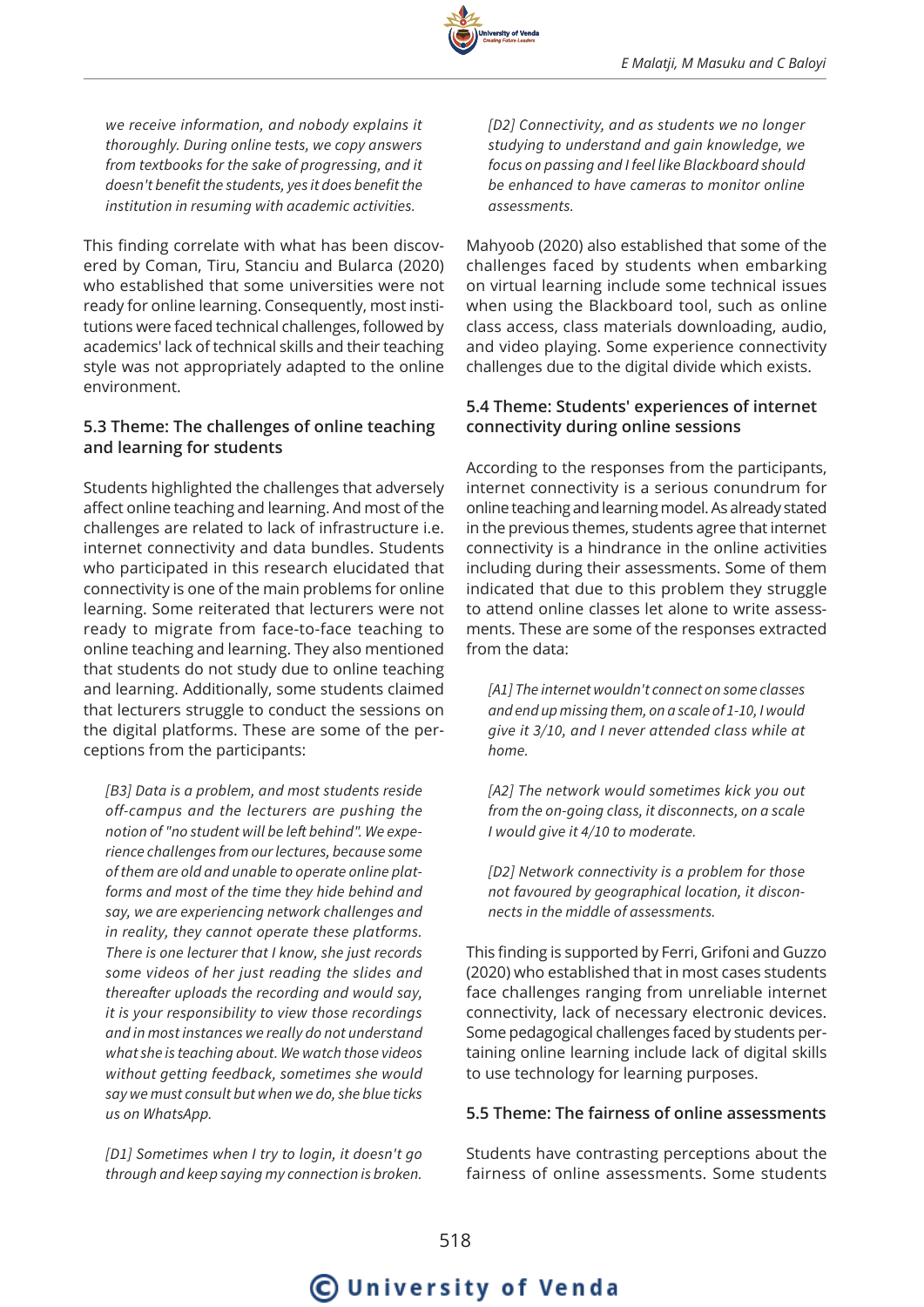posited that online assessments are not fair because the lecturers set difficult questions. Also, they mentioned that the online assessment questions are cumbersome. Contrastingly, the other students stated that online assessments are fair and too simple since they can always open the notes to search for answers. Furthermore, one student explicated that multiple-choice questions are not challenging, and she claimed that is not good for quality of their education. These are some of the answers from the participants:

*[A1] No, the questions were not fair, the assessments were difficult, and lecturers fails to understand what they were actually asking from the students. The questions were not clear.*

*[C1] When students are not monitored, we cannot conclude fairness, even with cameras, nobody can know what's in front of you, while others struggle with connectivity and when it gets stable, time would have elapsed. Others refer by opening multiple tabs on the computer.*

*[D3] They are not much fair, because if you can check some of the things that are being asked, I can say they are simple, with multiple choice questions, you do not have to struggle there and given that you are in your room, you can get a material and refer. And we don't get feedback with these online assessments.*

In order to resolve some of the challenges raised above, Gamage, de Silva and Gunawardhana, (2020) submit that for better management of academic integrity during online delivery and assessment during Covid-19, resources and training are of significance in raising awareness and spreading information on academic integrity policies, practices and developmental tools to alleviate academic misconduct.

### **5.6 Theme: The impact of online teaching and learning on the quality of teaching, learning and assessment**

According to the participants in this study, online teaching and learning has both positive and negative impacts on the quality of teaching, learning and assessment. They stated that the system has negative impact on the quality of their education because of a lack of communication between students and their lecturers. One student revealed

that they once wrote an online examination without prior publication of their semester marks. In addition, the student claimed that even the head of department was clueless about this case. On the other hand, some students asserted that quality of learning is compromised because they do not study for the assessments since the tests are administered online. They further posited that the primary aim is to pass the module which is easily achievable through online teaching and learning system. Some of them lamented that the lecturers are not making efforts to engage with students outside of the online classes.

*[C2] The problem is that, we are not given a platform to engage in the conversation with the facilitators and it instils the mentality of laziness our minds, most of us tend to do more of copying, we recently written a test online and almost everyone passed. We don't learn, we are doing everything for the marks, I don't know if I should say the facilitators are lazy to set the appropriate questions that one cannot refer.*

*[D3] We wrote a module exam without its semester mark, then approached HOD, and she was confused to see students writing without qualifying to write the exam.*

*[D4] I can say both negative and positive. Negatively, the interaction and engagement between the students and the lecturers is gone. The students utilize Blackboard to download the videos, they no longer engage with the lecturer and on that way, many things are left out. Positively, students can easily catch up with recorded sessions, it saves time of travelling and even the preparations for fourth industrial revolution.*

Zalat, Hamed and Bolbol (2021) are also of the view that technological skills for both students and academics enhances the use of online platforms for educational purposes, which ultimately increases the educational value and experience of both students and lecturers.

### **5.7 Theme: The level of professionalism in the online teaching and learning activities**

Students have opposing perceptions about the level of professionalism in the online teaching and learning activities. Some students enunciated that lecturers are professional which makes online teaching and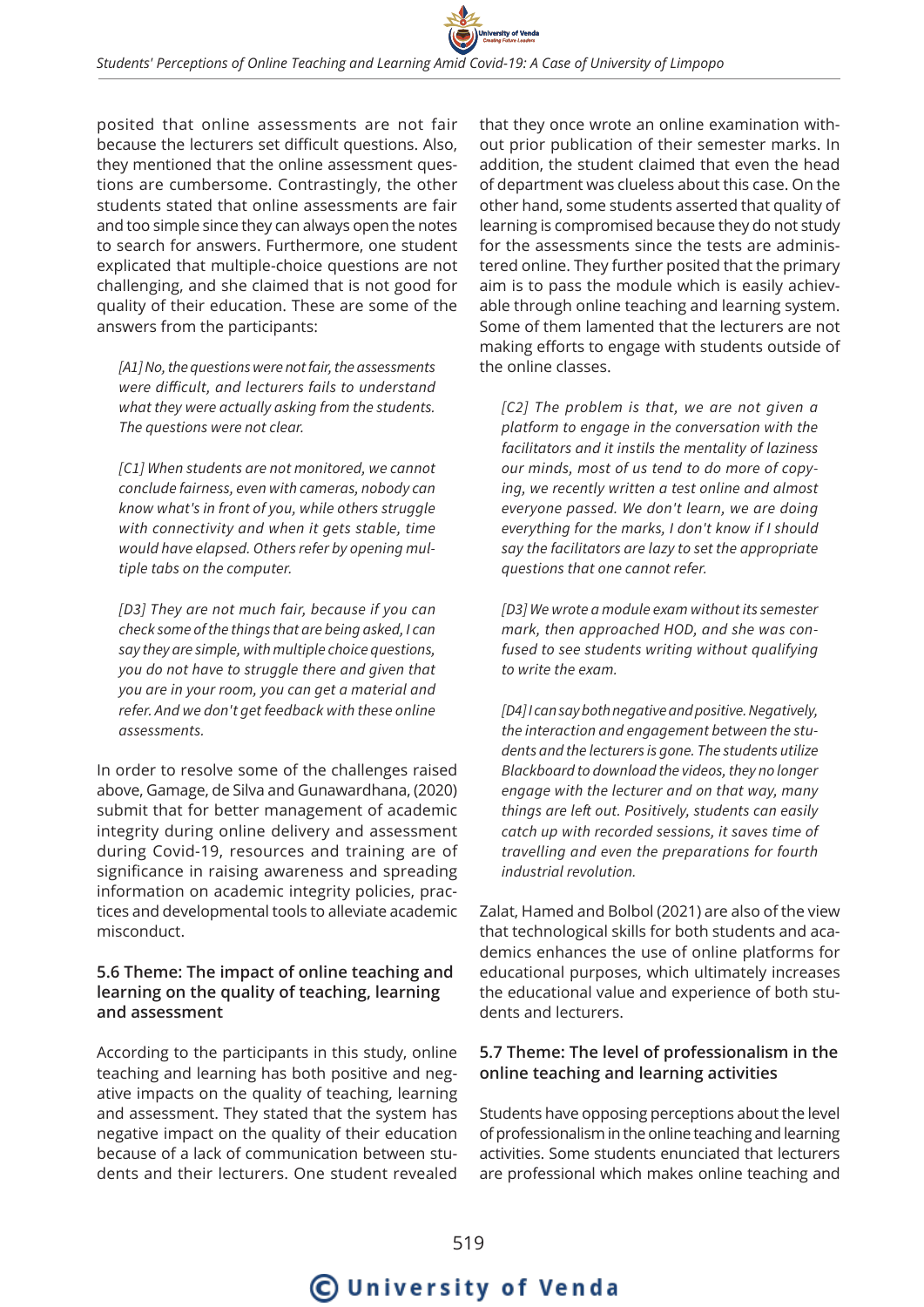learning convenient for both students and lecturers. Contrastingly, other students indicated that there is a lack of professionalism in the online teaching and learning activities. They argue that the lecturers are not well skilled to facilitate online classes and assessments. Also, students are dissatisfied with the manner in which lecturers communicate as some lecturers do not respond to their messages particularly on WhatsApp. In addition, one student stated that during an online class a lecturer was not audible, consequently, the session was annulled.

*[B1] There is no negativity, they are all professional. But as for older lecturers in terms of technology they are still far behind and this makes them to look incompetent.*

*[B3] Our lecturers are full of excuses, there is this lecturer, we had two sessions with him and it was mathematics and later on, complained about connectivity challenges and after posted a scope for test one to say we are writing and recently we were compiling a legal petition to challenge the dates because he hasn't covered enough. There is this other lecturer that uses Blackboard app and we have been pleading with her to record the sessions, she cannot even record, with that I can say professionalism is compromised.*

*[D2] Some of them are skilled and some are not, just last week, we had this lecturer and it was his first time using Blackboard Collaborate Ultra, then we did not attend, during that time his microphone was on but he was not audible, so we ended up dismissing the class, I feel like some lecturers haven't received training.*

## **6. Conclusion and Recommendations**

The responses of the participants magnify the multifaceted challenges and opportunities emanating from the online teaching and learning model. This study taught us about the importance of exploring the perceptions of the relevant parties in a problem of this nature. The perceptions of students about online teaching and learning show that the University of Limpopo was implementing the emergency multimodal teaching and learning for the first time. And this aspect is perpetuated by a lack of readiness to carry out online academic activities. The infrastructure and resources were detrimental for advancement of efficient online teaching and learning. Firstly, students highlighted

that poor internet connectivity is a hindrance which adversely affected attendance of classes. Also, they revealed that this challenge is common in rural areas. Secondly, it has been accentuated that data bundles are not sufficient to last a month. Lastly, in some cases students are adversely affected by national power cuts i.e. load reduction and load shedding administered by power utility, Eskom.

Students were not satisfied with academic staff's skills and capabilities to execute online teaching and learning activities. As a result, students believe that lecturers were not properly trained to teach online classes. This problem overlapped to the manner in which assessments are administered. Students also pointed out that most of the online assessments are not fair. Furthermore, they argue that some of the online assessments are too difficult. In contrast, some students expressed dissatisfaction regarding the use of multiple-choice tests. They purport that these kind of assessments are not ideal for the purposes of stimulating lifelong learning. Moreover, students claimed that online teaching and learning is not efficient for high premium education. Poor communication between students and lecturers has been highlighted as one of the eroding aspects of online teaching and learning at the University of Limpopo. Students explicitly stated that some lecturers do not respond to their messages.

In addition, students are not satisfied with professionalism of some of the lecturers. They lamented that some lecturers do not publish semester marks before they sit for examination. Similarly, other students indicate that some lecturers are not professional because they do not give students feedback after assessments. These issues suggest that there is a room for improvement in ensuring that online teaching and learning is effective. Accordingly, we recommend that academic staff should be thoroughly trained to ensure that they have sufficient knowledge and skills to teach online classes. Since students emphasised that communication is major problem, we therefore, recommend that the lecturers should be exposed to different platforms for digital communication. And a communication workshop is necessary. We also recommend that students should be inducted to understand different aspects of online teaching and learning. The study recommends that the infrastructure and resources should be improved. It is worth noting that the institutions have nothing to do with poor internet connectivity in some areas, however, the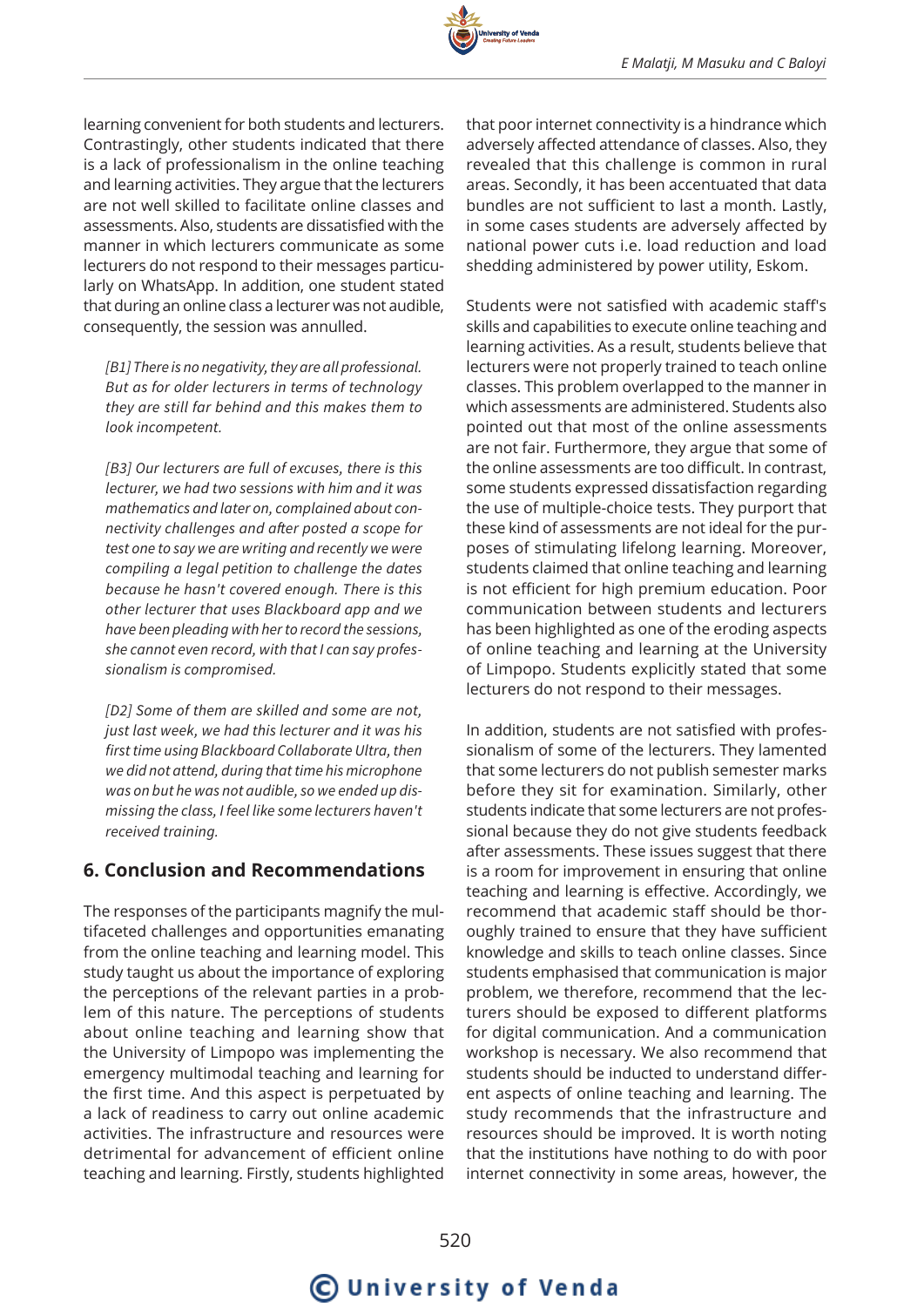

University through relevant structures can advocate for enhancement of network connectivity in the affected areas. In addition, the data bundles challenge should be addressed according to the needs of the students. However, the University should consider that students entirely dependent on the internet access to be part of online teaching and learning. Based on the issues raised by students, the improvement of online teaching and learning should be multipronged. These issues should be expeditiously encapsulated drafted in policy. Thus, the University of Limpopo should meticulously curate a new policy on remote teaching and learning. Lastly, we recommend that students should be at the forefront of new strategies to eradicate all challenges that negatively affect online teaching and learning.

## **References**

- Ackermann, C. 2021. A personal narrative on understanding and navigating transitional change: Lessons learned by an accounting academic amidst Covid-19. *Accounting Research Journal,* 34(2):206-216.
- Almendingen, K., Morseth, M.S., Gjolstad, E., Brevik, A. & Torris, C. 2021. Student's experiences with online teaching following Covid-19 lockdown: A mixed methods explorative study. *PLoS ONE,* 16(8): e0250378. Available at: https://doi.org/10.1371/ journal.pone.0250378. Accessed 24 October 2021.
- Bao, W. 2020. Covid-19 and online teaching in higher education: A case study of Peking University. *Human Behavior and Emerging Technologies*, 2(2):113-115. Available at: https://doi. org/10.1002/hbe2.191.
- Biggs, J. 2012. What the student does: Teaching for enhanced learning,
- Bitsch, V. 2005. Qualitative Research: A Grounded Theory example and evaluation criteria: *Journal Agribusiness*, 23(1):75-91.
- Bless, C., Higson-Smith, C. & Kagee, A. 2006. Fundamentals of Social Research Methods: An African Perspective 4<sup>th</sup> Edition. Cape Town: Juta.
- Braun, V. & Clarke, V. 2006. *Using thematic analysis in psychology*. England: University of West England.
- Bryman, A. 2004. The SAGE encyclopaedia of social science research methods.
- Bryman, A. & Bell, E. 2007. *Business research methods. 2nd edition*. New York: Oxford University Press.
- Bryson, J.R. & Andres, L. 2020. Covid-19 and rapid adoption and improvisation of online teaching: Curating resources for extensive versus intensive online learning experiences. *Journal of Geography in Higher Education*, 44(4):608-623.
- Carrillo, C. & Flores, M.A. 2020. Covid-19 and teacher education: A literature review of online teaching and learning practices, *European Journal of Teacher Education*, 43:(4):466-487, DOI: 10.1080/02619768.2020.1821184.
- Ceallaigh, T.J.O. 2021. Navigating the role of teacher educator in the asynchronous learning environment: Emerging questions and innovative responses. *Irish Educational Studies,* 40(2):349-358.
- Chang, H. 2021. What the Covid-19 Pandemic has Taught Me about Teaching Literature in Hong Kong. *Changing English,* 28(3):262-270.
- Coman, C., Tiru, L.G., Mesesan-Schmitz, L., Stanciu, C. & Bularca, M.C. 2020. Online Teaching and Learning in Higher Education during the Coronavirus Pandemic: Students' Perspective. *Sustainability*, (12):10367. doi:10.3390/su122410367.
- Cutri, R.M. & Mena, J. 2020. "A Critical Reconceptualization of Faculty Readiness for Online Teaching." *Distance Education,* 41(3):361-380.
- Dennis, S.R. 2008. The Egg Man and The Empress. Montessori Life: *A Publication of the American Montessori Society*, 17(3):50-54.
- Department of Higher Education and Training. 2020. *Implementation of measures by the post school education sector in response to Coronavirus Covid-19 pandemic*. Government Printer: Pretoria.
- Donitsa-Schmidt, S. & Ramot, R. 2020. Opportunities and challenges: Teacher education in Israel in the Covid-19 pandemic, *Journal of Education for Teaching*, 46(4):586-595.
- Du Plooy, G. 2009. *Communication research methods, 2nd edition*. Landowne: Juta.
- Dunn, K.C. & Neumann, I.B. 2016. *Undertaking discourse analysis for social research*. University of Michigan Press: Ann Arbor, MI.
- Erarslan, A. 2021. English language teaching and learning during Covid-19: A global perspective on the first year. *Journal of Educational Technology and Online Learning*.
- Ferri, F., Grifoni, P. & Guzzo, T. 2020. Online learning and emergency remote teaching: Opportunities and challenges in emergency situations. *Societies*, 10(86). doi:10.3390/soc100 40086.
- Gamage, K.A.A., de Silva, E.K. & Gunawardhana, N. 2020. Online delivery and assessment during Covid-19: Safeguarding academic integrity. *Education Sciences*, (10):301-305.
- Govender, R. & Rajkoomar, M. 2021. Transitions in pedagogies: A multimodal model for learning, teaching and assessment in higher education in Interdisciplinary Reflections on Covid-19: Perspectives from South African Higher Education.
- Hehir, E., Zeller, M., Luckhurst, J. & Chandler, T. 2021. Developing student connectedness under remote learning using digital resources: A systematic review. *Education and Information Technologies 12. Higher Education Research & Development*, 31(1):39-55. DOI: 10.1080/07294360.2012.642839.
- Hildebrand, S. 2017. The effective use of communication tools during a long-term campus emergency. *Natural Hazards*, 88(1):21-38.
- Hodges, C., Moore, S., Lockee, B., Trust, T. & Bond, A. 2020. The Difference Between Emergency Remote Teaching and Online Learning. *EDUCAUSE*. Available at: https://www.gov.